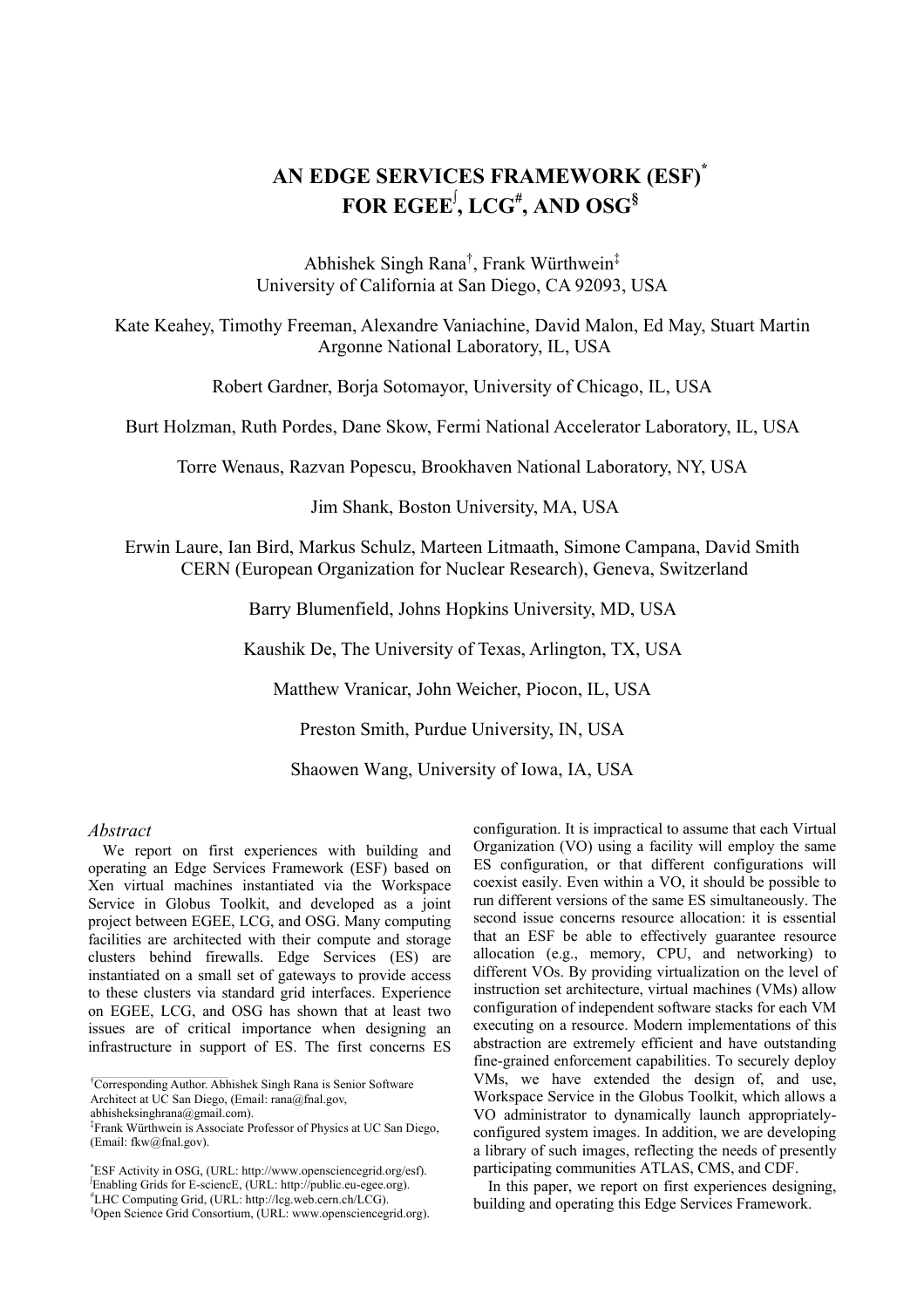#### **INTRODUCTION**

Resources today are often configured so that all resources within a site are available only via a private network (LAN). The site can be accessed across WAN through a limited number of public addresses. An external client can use these to communicate with specialized services acting on its behalf within the site's private boundary. Such services are sometimes referred to as *gateways* or *gatekeepers*, e.g., Compute Element (CE), Storage Element (SE). Since these services expose their interfaces and execute at the edge of this public/private network boundary, we call them *Edge Services or ES*.

Given differing requirements of different VOs, we envision a scenario, shown in Fig. 1, in which resources will be partitioned into specific, VO-dedicated Edge Services alongside shared, open grid services such as a regular CE (GRAM) and SE (SRM) used by many VOs.





Each VO may want to use different software to implement any particular kind of an Edge Service, and each VO may put different requirements on Edge Services in terms of resource usage. Thus, it is important that Edge Services have two properties:

1) There are easy ways to install and deploy them, preferably based on a pre-configured package. For example, ATLAS and CMS may decide on different VOspecific software they may want to run and neither should be obliged to use the other's configuration. The system should also allow for easy ways of upgrading this VOspecific software: if an upgrade or even a rollback is needed, it should happen seamlessly.

2) We need a way of guaranteeing dedicated use of resources allocated to the Edge Services such as memory, CPU or networking.

In this paper, we describe our recent work designing. developing, and deploying a flexible shared services infrastructure, Edge Services Framework (ESF) using emerging virtual machine (VM) technologies, which addresses the vision illustrated in Fig. 1. ESF attempts to answer the fundamental question: *On future global grids, can there be a shared services framework that is as appealing to Sites, as it is beneficial to the VOs themselves?* This implies, at a site, there is:

- No login access to strangers.
- Isolation of VO services, such that VOs cannot affect each other's operation and receive a strictly controlled environment.
- Encapsulation of services, where VO service instances can receive security reviews by site, before they get deployed.
- Ease in deployment, flexibility in dynamic resource allocation, and ease in subsequent dismantling, of VO service instances based on resource provider-consumer agreements between a site and a VO.
- Division of labor, and clear separation of concerns, between VO administrators and site administrators. VOs provision pre-configured service instances, site provision resources to host services.

# **AN EDGE SERVICES FRAMEWORK FOR GLOBAL GRID ENVIRONMENTS**

#### *Approaches Prior to ESF*

Static deployments of VO services are common in various grids. These static models suffer from many drawbacks, a few are:

- No isolation of VO services.
- There may be a need to create proxy certificate repositories for all Users of all VOs.
- No encapsulation of services.
- An absence of ease in configuration and of flexibility in dynamic resource allocation - truly static models.
- Security hazards due to all of the above.
- Inefficient division of labor between VO and site personnel, and unregulated fixed sharing of site's resources across VOs.

We will not go into technical details of these approaches; nevertheless, there is a growing demand for more flexible and secure models of shared services. This is where ESF shows promise as a suitable alternative to previous approaches.

#### *ESF Terminology, Architecture and Model*

We have attempted to define basic technical terms in the ESF architecture, since no such components existed in previous approaches (with the exception of Workspace Service).

- Edge Services Wafer (ES Wafer). A specific instance of a dynamically-created VM (Workspace) is called an Edge Services Wafer. An ES Wafer can have several Edge Services running. A VO can have multiple ES Wafers up at a site.
- Edge Services Slot (ES Slot). An ES Slot has hardware characteristics specified by the site administrator. An ES Slot can be leased by a VO to host an ES Wafer.
- Edge Service (ES). A VO-specific service instantiated by a VO in a Wafer.
- Workspace Service (WSS). Service at a site that allows VOs to instantiate ES Wafers in ES Slots. This service is included in the standard Globus Toolkit, and has been extended as part of ESF.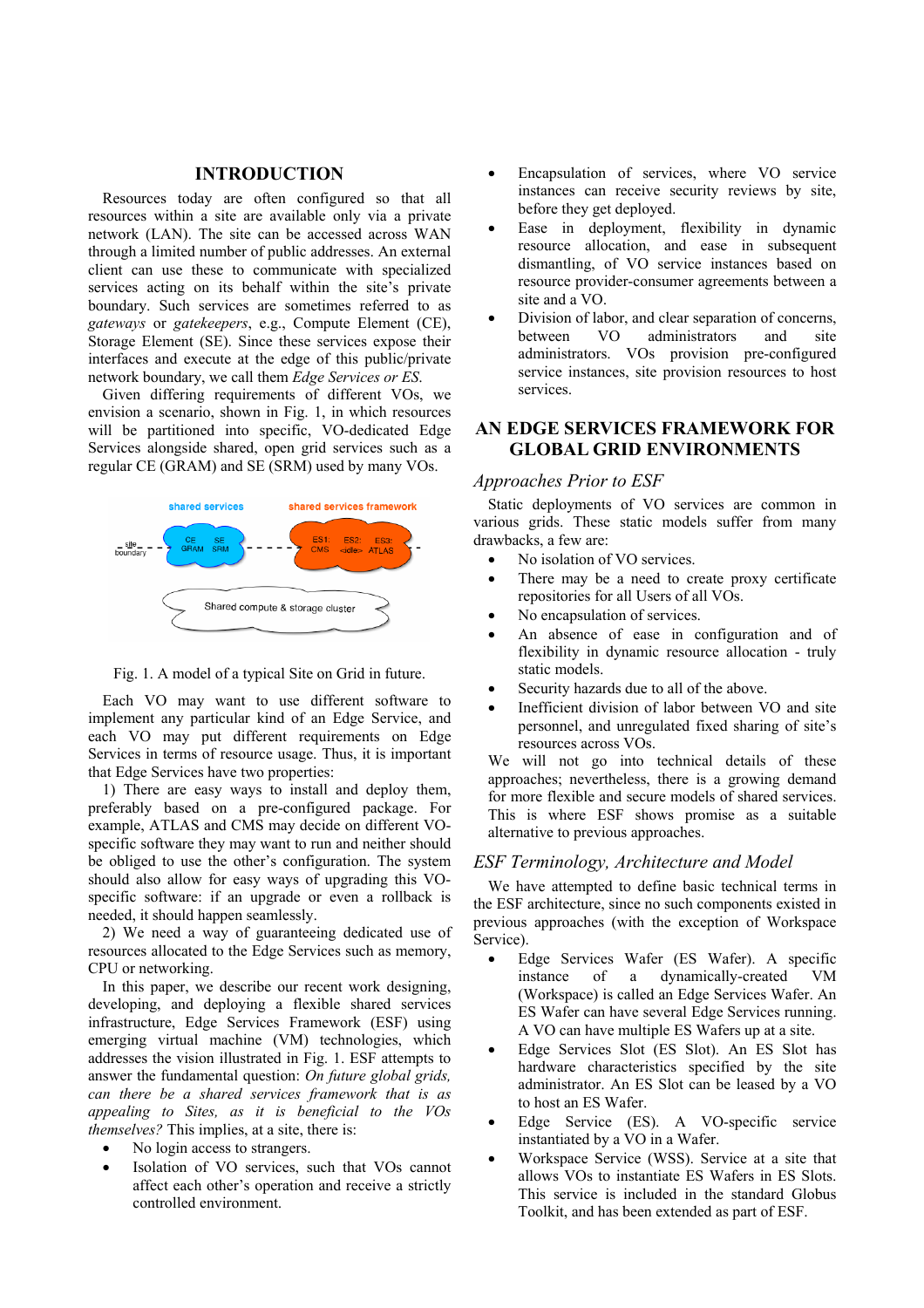Making use of the above terms, a simplified architecture of ESF is shown in Fig. 2.



Fig. 2. Simplified ESF Architecture. A snapshot of ES Wafers implemented as Virtual Workspaces is shown.

In first stages of ES wafer development, a wafer is in form of an image file and resides with the VO administrators. Once deployed, a wafer runs inside a virtual machine, Xen VM (domainU), on a remote site, and has virtual dual-homed capabilities, i.e., it is accessible by both private and public network addresses. The following section describes this process in more detail.

### **EXAMPLE SCENARIOS IN ESF MODEL**

# *Scenario 1: VO Administrator dynamically deploying an ES on a remote site.*

This is outlined in Fig. 3. During site operation, Edge Service workspaces are dynamically retrieved, provisioned, and deployed by a VO administrator authorized using a VOMS credential. For example, when ATLAS analysis jobs require a database (DB) cache of a specific type, an ATLAS administrator deploys the DASH Edge Service.



Fig. 3. A VO administrator dynamically deploying an ES Wafer as a functional Edge Service on a remote site.

*Scenario 2: VO User using ES at a site.* 

This is outlined in Fig. 4, continuing from the above scenario. On deployment, the database cache initializes using remote data repositories over its public network connection and is then available on the private network to the jobs submitted by ATLAS users to the site.



Fig. 4. A VO User using Edge Service at a remote site.

# **VO'S AND SITES: RESPONSIBILITIES, BENEFITS AND CONCERNS**

#### *Responsibilities of Site Administrators*

The role of a site administrator is to provision hardware resources that can be used for Edge Services, ensure their proper configuration, and maintain them. A site administrator also provisions storage space in a local Storage Element (SE) for storage and retrieval of ES wafer images.

- Deploy: Xen, Custom kernel for domain0 (grub bootloader is required), Custom kernel for domainU, Prepare RAMdisk image if needed, GT4, GT4 Workspace Service.
- Provision per VM: One public IP, One private IP, Host certificates, Disk space.
- Declare available ES slots and their properties to ESF.

## *Responsibilities of VO Administrators*

The role of a VO administrator is to prepare, configure, and test an ES wafer. The wafer image can then be shared within the VO, transported to deployment sites, and stored within the local site SE where it can be retrieved for deployment by any of the VO administrators. In the current deployment, images stored on a site are further configured with required IP addresses, and a pregenerated credential; we are working towards automating this process as part of workspace deployment.

- Fetch a standard OS filesystem image from a central ESF library.
- Deploy the desired service on OS filesystem image. Thus, prepare (freeze) ES wafer instance.
- Develop portable methods to dynamically configure (or purge) all ES networking properties at a remote site. Package these with the wafer.
- Prepare this image into file for transport, transfer the image to remote site's SE.